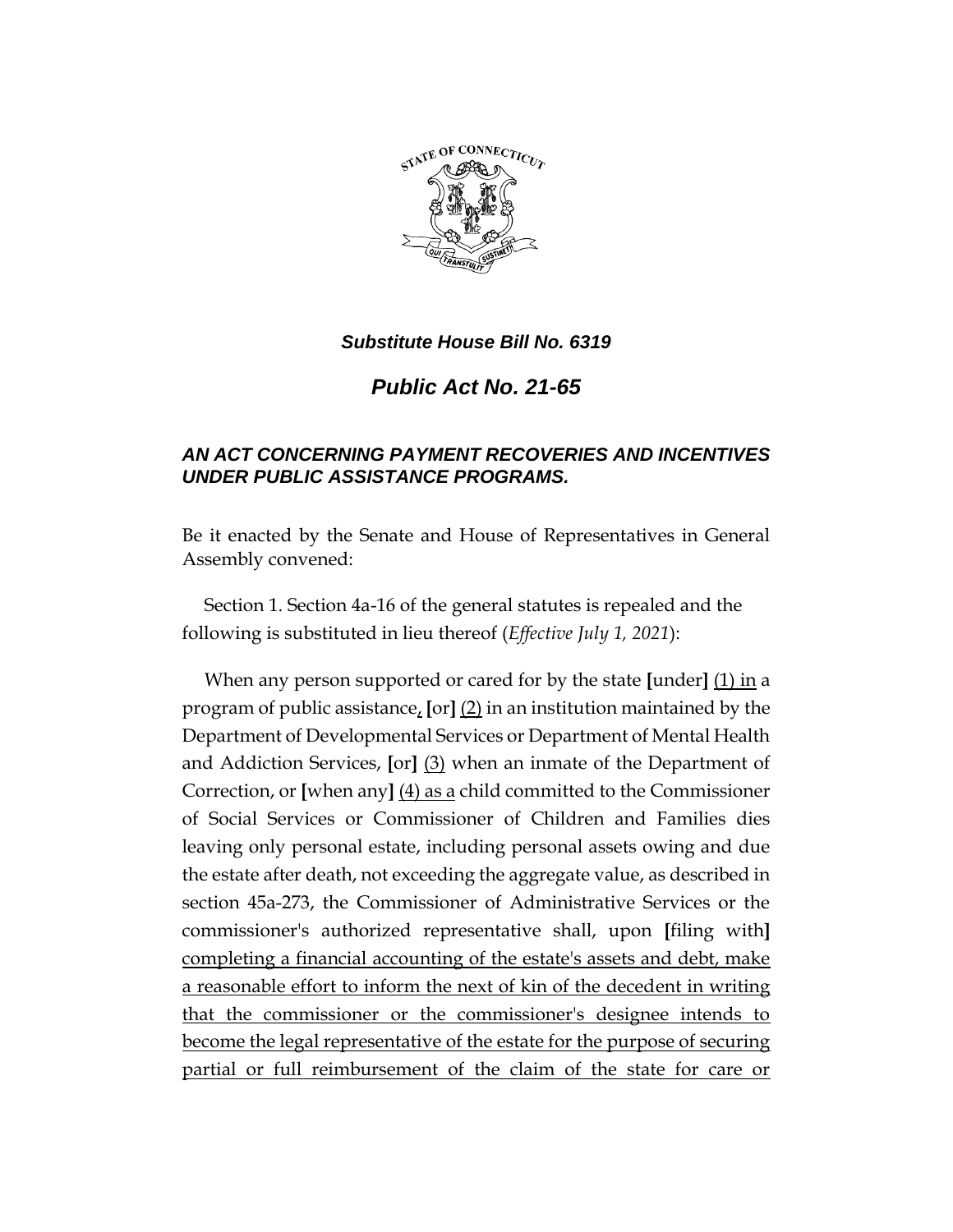## *Substitute House Bill No. 6319*

assistance rendered to the decedent. The commissioner, or the commissioner's designee, not later than thirty days after making a reasonable effort to contact the next of kin of the decedent, shall file with the **[**probate court**]** Probate Court having jurisdiction of such estate a certificate that the total estate is under the aggregate value, as described in section 45a-273, and the claim of the state, together with the expense of last illness not exceeding three hundred seventy-five dollars and funeral and burial expenses in accordance with section 17b-84 or section 17b-131, equals or exceeds the amount of such estate. **[**, be issued a certificate by said court**]** The court shall issue a certificate to the commissioner, or the commissioner's designee, stating that the commissioner, or the commissioner's designee, is the legal representative of such estate **[**only for the following purpose. The commissioner shall have authority to**]** and may claim such estate, the commissioner's receipt for the same to be a valid discharge of the liability of any person turning over the same, and **[**to**]** settle the same by payment of the expense of last illness not exceeding three hundred seventy-five dollars, expense of funeral and burial in accordance with section 17b-84 or 17b-131 and the remainder as partial or full reimbursement of the claim of the state for care or assistance rendered to the decedent. The commissioner, or the commissioner's designee, shall file with said **[**probate court**]** Probate Court a statement of the settlement of such estate as herein provided.

Sec. 2. Subsection (c) of section 4-216 of the general statutes is repealed and the following is substituted in lieu thereof (*Effective July 1, 2021*):

(c) The secretary shall establish **[**a pilot**]** an incentive program for nonprofit providers of human services that shall (1) allow providers who otherwise meet contractual requirements to retain **[**a percentage of**]** any savings realized by the providers from the contracted cost for services, and (2) provide that future contracted amounts from the state